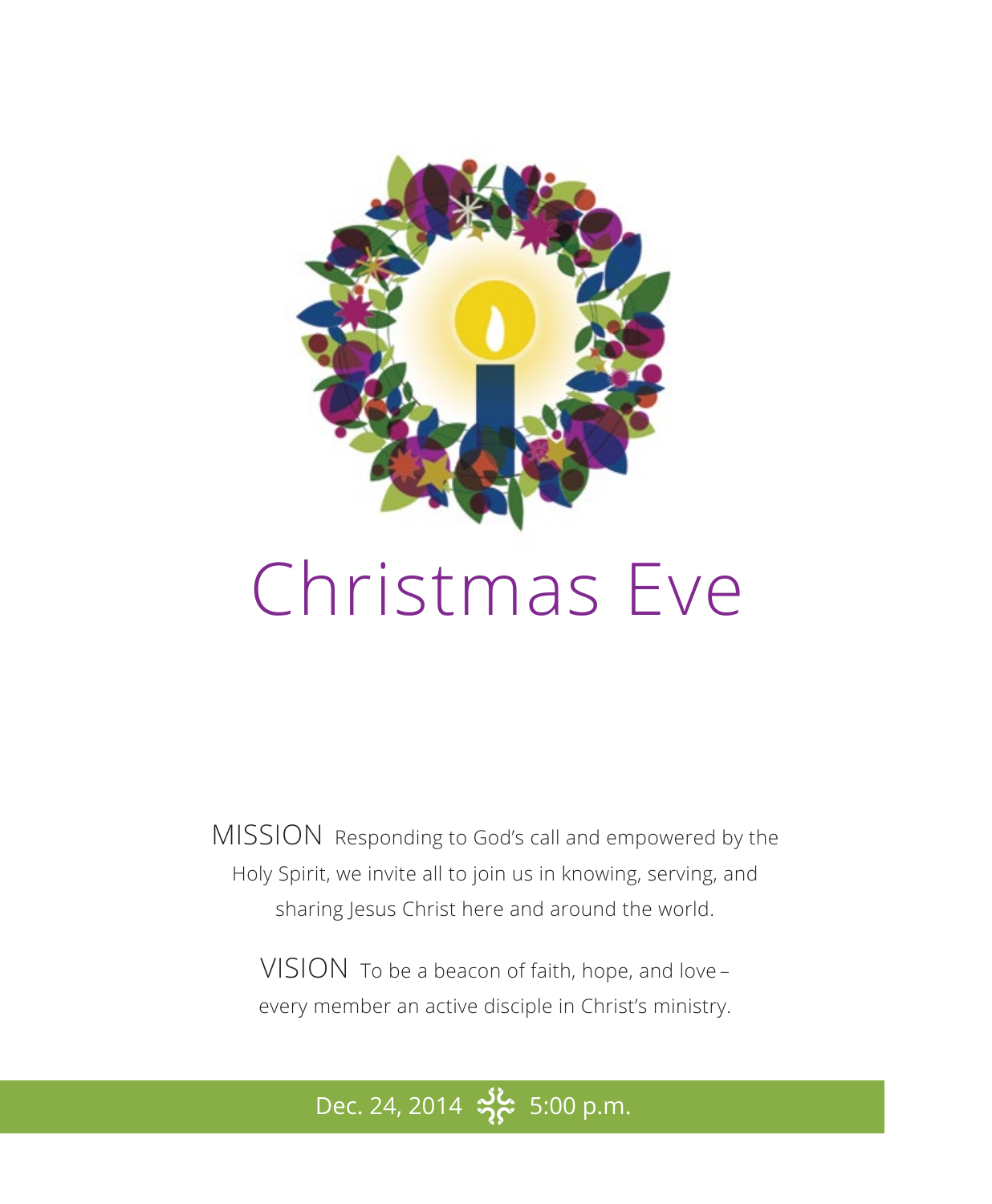

1978 Mount Vernon Road • Dunwoody, Georgia 30338 770.393.1424 • www.slpres.org

### **December 24, 2014 Christmas Eve**

#### **Liturgical Color:** White

*White is used on days we celebrate the redemptive work of Jesus Christ, such as Christmas, Easter and Communion Sundays.* 

### **SUNDAY SCHEDULE**

**8:30 a.m.** Chapel Communion Service **9:30 a.m.** Sunday School **11:00 a.m.** Sanctuary Worship Service *Nursery available at all services & Sunday School*

#### **SERVING TODAY**

| Candle Lighters Thomas & Cathy Rice |
|-------------------------------------|
|                                     |
|                                     |
| George Cook; Paula & Amanda Humer;  |
| Katherine Robeson; Krissy Williams  |

### **WELCOME, GUESTS!**

We are delighted you are worshiping with us! We'd love to tell you more about what God is doing at Saint Luke's throughout the year. Just ask anyone around you, contact Pastor Steve Vance (stevevance@slpres.org), or visit our website (slpres.org). We hope to see you again soon.

Child Care is available for our youngest friends in Room 117. However, most preschool-age children will love participating in this special worship service.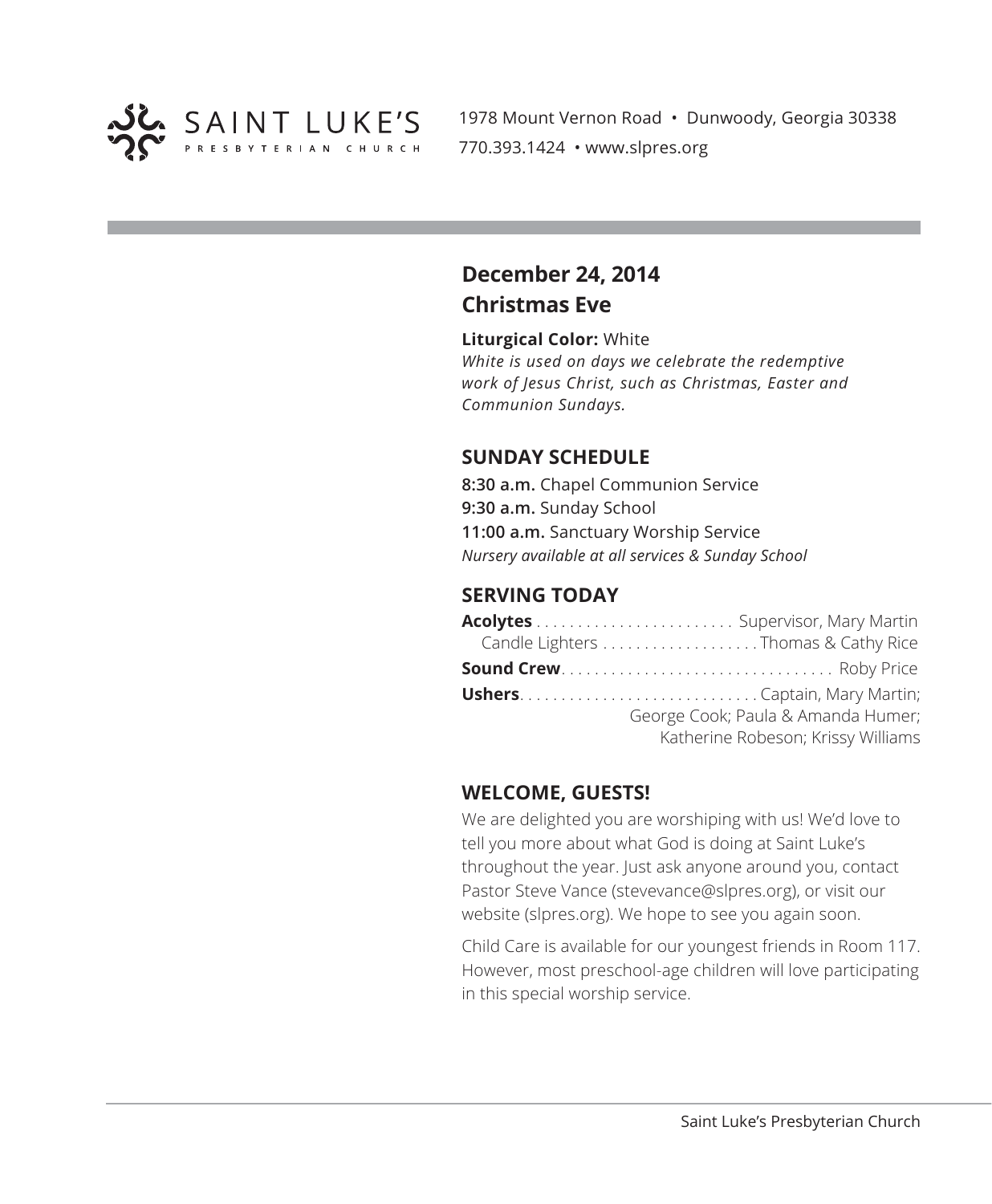Therefore, the Lord Himself will give you this sign: the virgin shall be with child, and bear a son, and shall name him Immanuel. *Isaiah 7:14*

## PEACE

### **Gathering Prayer** Shannon Dill

### **Celebration of Community**

### **Lighting of the Christ Candle** The Crutchfield Family

We Light the Candle *Nancy Raabe* **Westminster Choir** We light the Advent candle. The light of Christ so dear Illuminates our darkness; God's kingdom has drawn near! This eve we light the candle bright As God's great love shines through the night That Jesus Christ was born.

### PARDON

### **\* Confession & Assurance of Forgiveness Clara Young Clara Young** Leader: When we confess to God our sin, guilt and shame, **People: Let the pardon of the Christ Child provide us with comfort and joy.** Leader: When we disobey the Lord and turn to him for grace, **All: Let the blessing of forgiveness in Jesus restore us with comfort and joy. Musical Response** *Mueller* Westminster Choir & Congregation **Oh, bring us your comfort, Lord Jesus, we pray. And pardon offenses, wash our sins away. Let joy fill our hearts as we sing now this song. For you, precious Savior, remove ev'ry wrong. \* Musical Response**

**Prelude** Catherine Kitchens, harp **Prelude** Catherine Kitchens, harp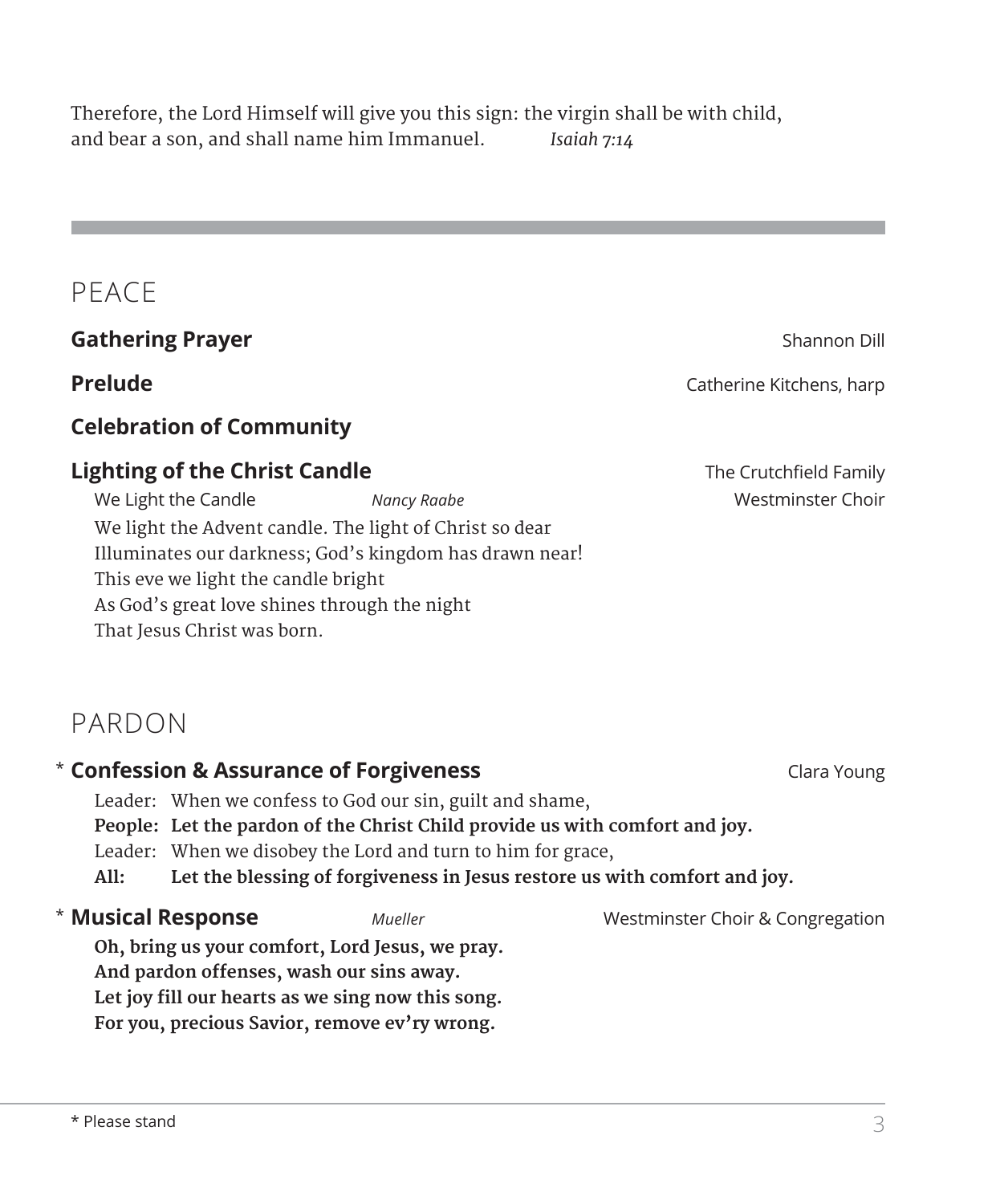### PRESENCE

### **The Story of Christ's Birth Begins...**

How Far Is It to Bethlehem? *arr. David W. Music* Cherub & Westminster Choirs How far is it to Bethlehem? Not very far. Shall we find the stable room lit by a star? Can we see the little child; is he within? If we lift the wooden latch may we go in? May we stroke the creatures there, oxen or sheep? May we peek like them and see Jesus asleep? If we touch his tiny hand will he awake? Will he know we've come so far just for his sake? Away in a manger, no crib for a bed, the little Lord Jesus laid down his sweet head. The stars in the sky looked down where he lay, the little Lord Jesus asleep in the hay. Be near me, Lord Jesus, I ask Thee to stay close by me forever, and love me, I pray. Bless all the dear children in thy tender care, and take us to heaven, to live with Thee there.

### **The Story Continues...**

Lift Your Eyes *Aaron David Miller* Westminster Choir O holy Child of Bethlehem, descend to us, we pray; Cast out our sins and enter in, be born to us today. We hear the Christmas angels the great glad tidings tell: Oh, come to us, abide with us, our Lord Emmanuel! Lift your eyes, turn your face, walk to the manger of the living God. Bring him love, bring him joy, he brings peace to the world.

O morning stars, together proclaim the holy birth And praises sing to God, the King, and peace to men on earth. For Christ is born of Mary, and gathered all above, While mortals sleep, the angels keep their watch of wondering love. *(Phillips Brooks)*

### **The Angels Appear to the Shepherds**



Hark, the Herald Angels Sing Catherine Kitchens, harp Catherine Kitchens, harp

### **The Sheep and Shepherds Visit Jesus**



O, Come All Ye Faithful **Catherine Catherine Kitchens**, harp

### **One Star Shines Brighter Than All the Rest**

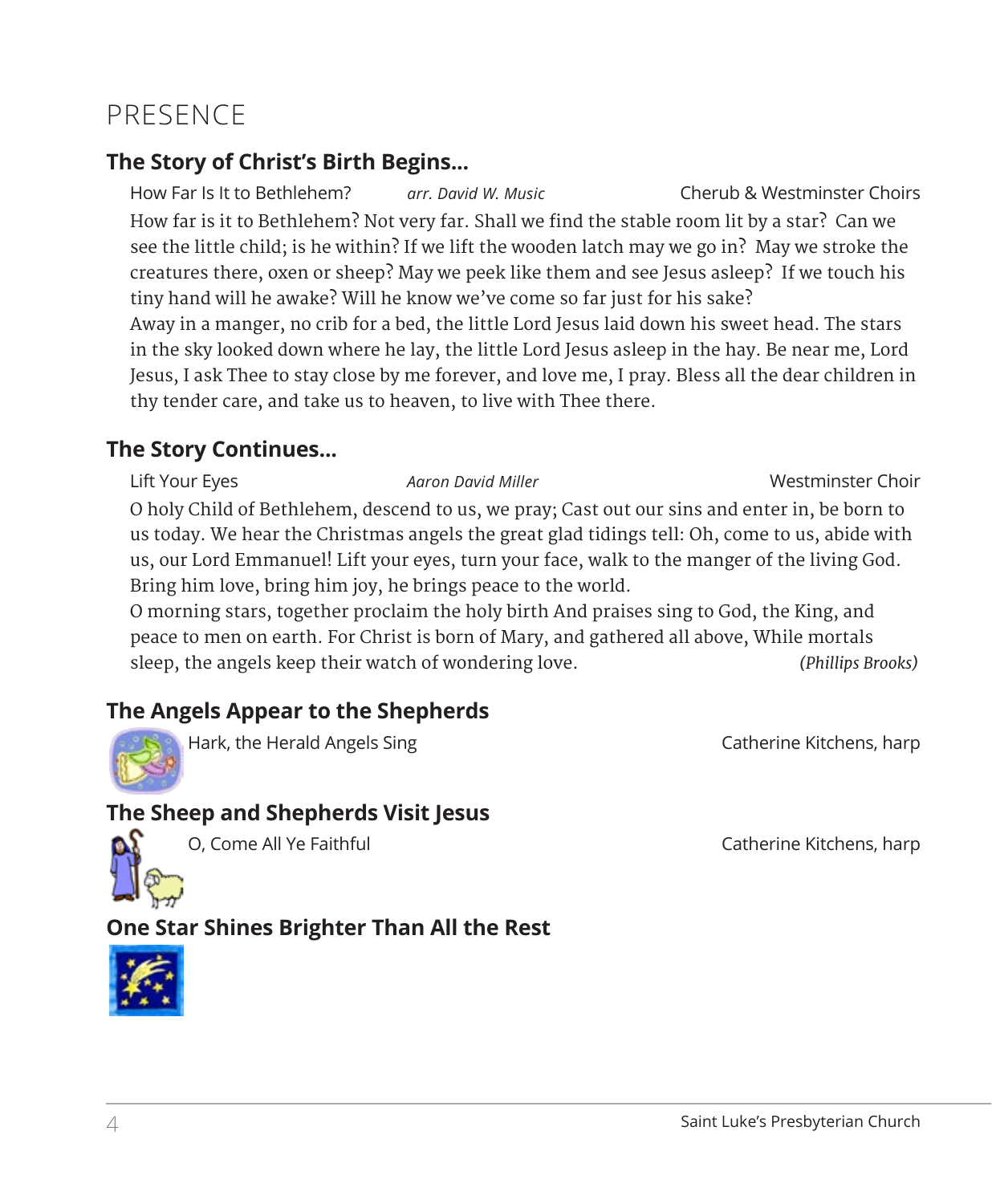### … knowing, serving, and sharing Jesus Christ here and around the world

### **Precious Gifts Arrive for Baby Jesus**

### **Christmas Message Shannon Dill** and the state of the state of the shannon Dill and the shannon Dill and the shannon Dill and the shannon Dill and the state of the state of the state of the state of the state of the sta

### POWER

### **Christmas Assurance Ansley Crutchfield Ansley Crutchfield**

Leader: It was cold and Mary and Joseph were fearful.

**People: But that did not stop the birth.**

Leader: They were poor and had no place fitting for their child.

**People: But that did not stop the birth.**

Leader: They were uncertain about what God wanted for them.

**People: But that did not stop the birth.**

Leader: And today we are still sometimes cold and fearful, certainly poor in many ways.

**People: We often feel that we have no place and are unclear about what God wants of us.**

Leader: But these things did not stop the birth of Jesus then, nor will they now.

**All: Lord Jesus, be born in us today.**

#### **Prayer** \*

We Three Kings Catherine Kitchens, harp Catherine Kitchens, harp Catherine Kitchens, harp Catherine Kitchens, harp Catherine Kitchens, harp Catherine Kitchens, harp Catherine Kitchens, harp Catherine Kitchens, harp Catheri

**Offering** Welcome to Our World *Chris Rice* Hearn Family \* Christmas Doxology Glory be to God the Father Glo-ry be to God the Fa ther, glo-ry be to Christ the Son, glo-ry to the Ho-ly Spir - it.  $g|_{0-N}$ to the Three in One. Here we of - fer to you glad - ly all the gifts that you im-part as we glo-ry in your pre-sence giv-ing from a grateful heart.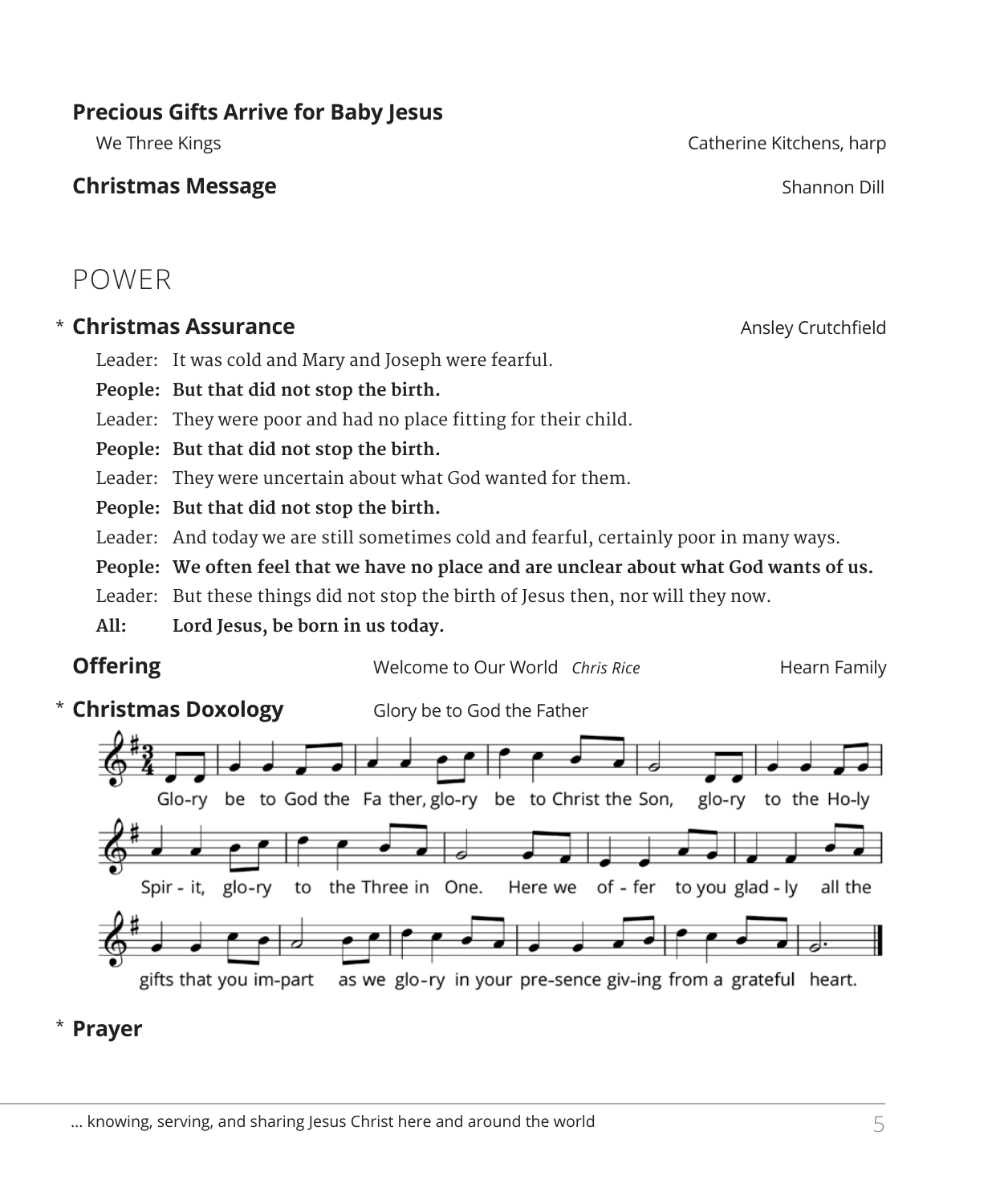### **Candle Lighting**  \*

 The ushers will light a candle at the end of each pew. Please receive the light by dipping your candle into the lighted candle and passing the light to your neighbor.

### \* Carol

### **Carol** Silent Night *STILLE NACHT*

 **Silent night, holy night! All is calm, all is bright, round yon virgin mother and Child! Holy Infant, so tender and mild, sleep in heavenly peace, sleep in heavenly peace. Silent night, holy night! Shepherds quake at the sight.Glories stream from heaven afar, heavenly hosts sing "Alleluia! Christ the Savior is born, Christ the Savior is born!" Silent night, holy night! Son of God, love's pure light. Radiant beams from Thy holy face, With the dawn of redeeming grace, Jesus, Lord, at Thy birth, Jesus, Lord, at Thy birth. Silent night, holy night! Wondrous star, lend thy light. With the angels let us sing, "Alleluia to our King! Christ the Savior is born, Christ the Savior is born!"**

### **The Christmas Blessing Clara Young School Clara Young Clara Young**

**Benediction** Shannon Dill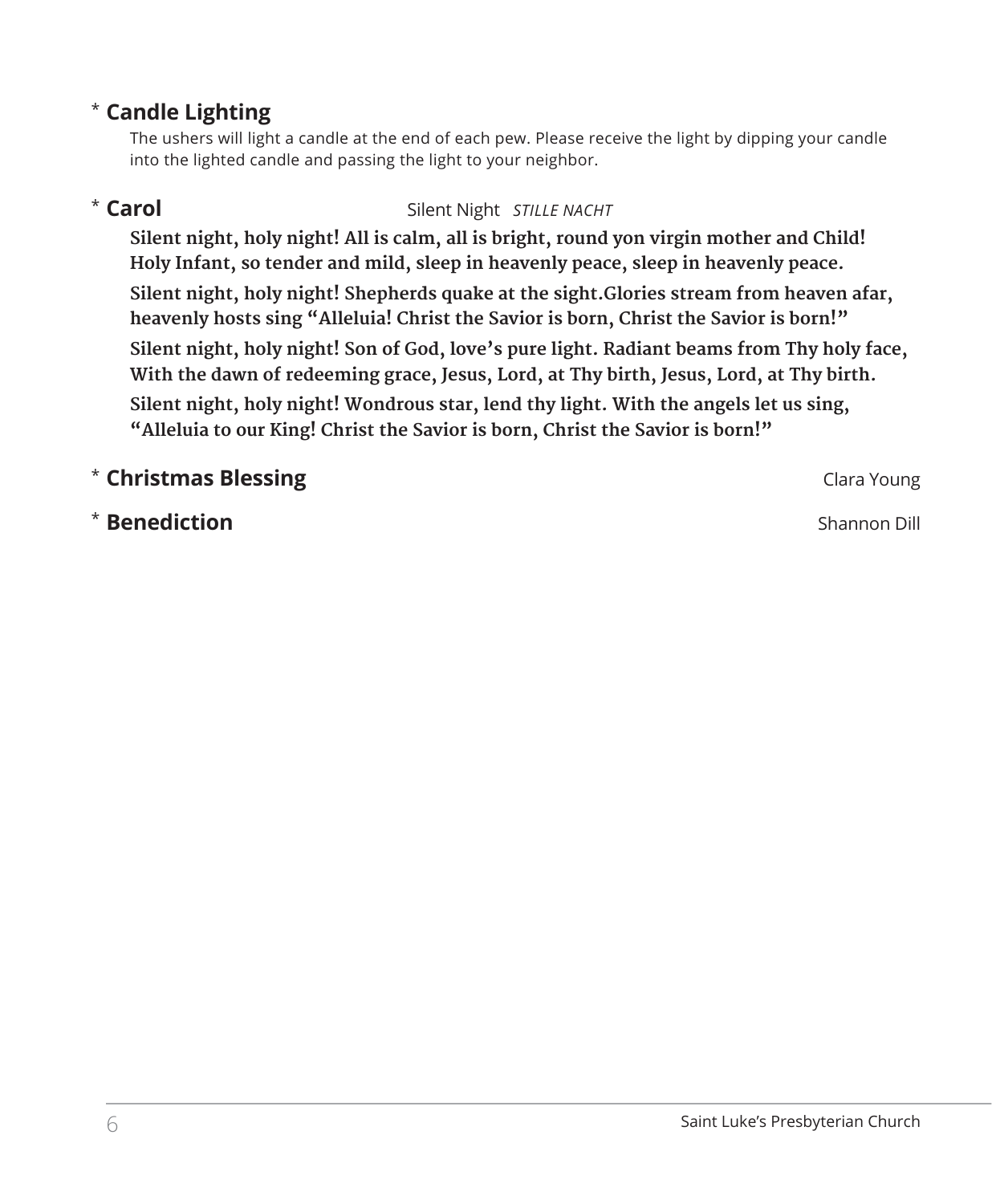### PARTICIPANTS

**Narrators**: Maria & Tony Barnhart

**Worship Leaders**: Clara Young, Ansley Crutchfield

**Mary**: Anna Ferretti

**Joseph**: Robert Ferretti

**Baby Jesus**: RJ Ferretti

**Gabriel**: Campbell Wiseman

**Angels**: Elliott McGoldrick, Sydney McGoldrick, Kaitlyn Schwartz, Rebecca Miller, Katie Miller, Madeleine Douglass, Caroline Samuelson, Caroline Wiseman

**Innkeepers**: Owen & Lilly Hamlin

**Sheep Shepherds**: Alex & Emily Wallace

**Live Sheep**: Chloe (from our friends at the Little Red Barn)

**Gathering Shepherd**: Thom Rabren

**Speaking Shepherd**: Marshall Douglass

**Star Angels**: Douglass & Pearson Vivian

**Star**: Catherine Fischer

**Gifts**: Sophie Fischer, Emma Rabren, Eliza Thatcher

**Harpist**: Catherine Kitchens

**Violinist**: Allie Hearn

**Singers**: Kelda, Gil, Allie, Elise, Carlysle, & William Hearn; Saint Luke's Cherub Choir; Saint Luke's Westminster Choir

**Costume Helpers**: Stephanie McGoldrick, Charlotte Wiseman, Taylor Vivian, Niki Rabren, Whitney Samuelson, Suzanne Thatcher, Susan Miller

**Stage Directors**: Kari Young, Celeste Fischer